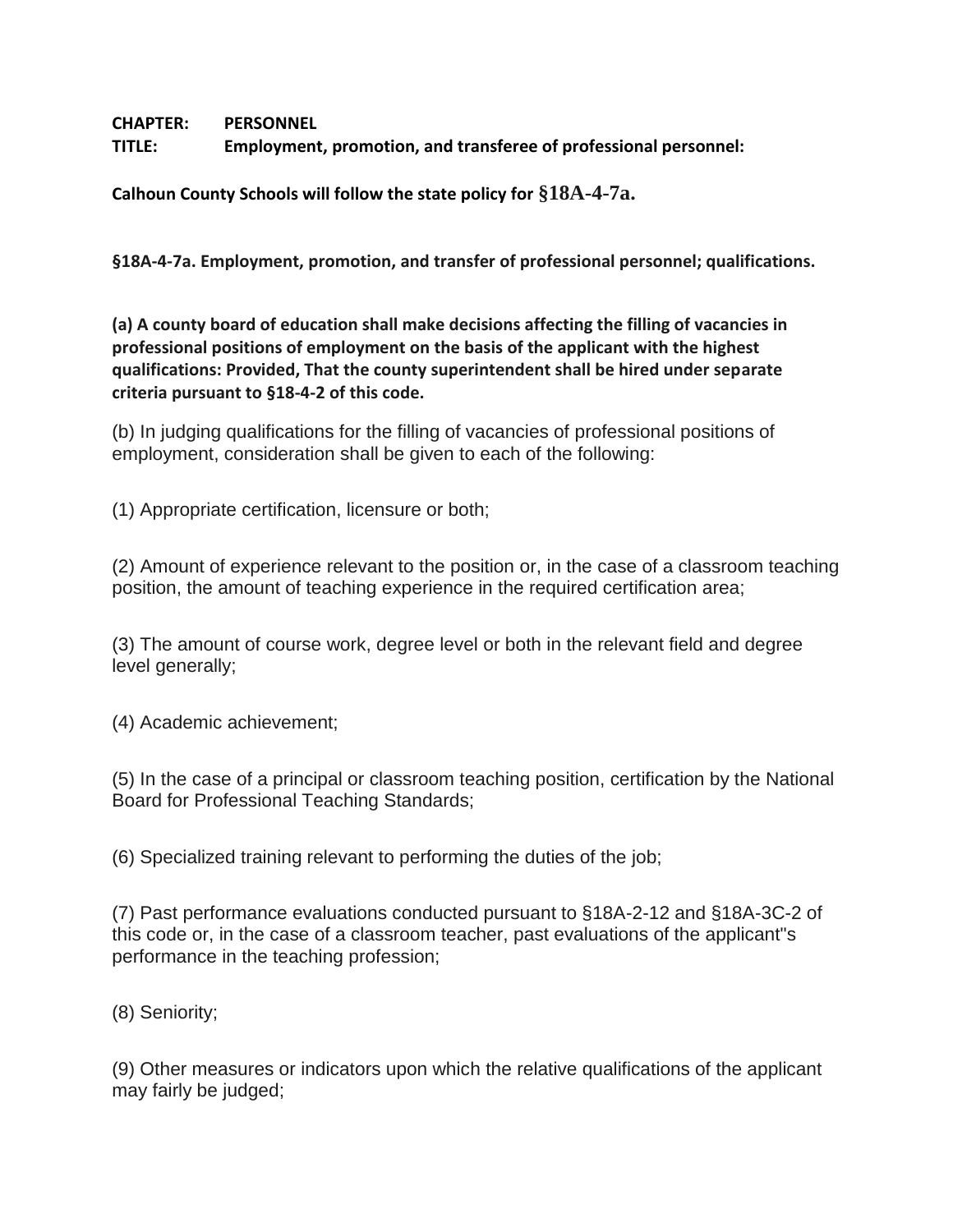(10) In the case of a classroom teaching position, the recommendation of the principal of the school at which the applicant will be performing a majority of his or her duties; and

(11) In the case of a classroom teaching position, the recommendation, if any, resulting from the process established pursuant to the provisions of §18-5A-5 of this code by the faculty senate of the school at which the employee will be performing a majority of his or her duties.

(c) When filling of a vacancy pursuant to this section, a county board is entitled to determine the appropriate weight to apply to each of the criterion when assessing an applicant"s qualifications: Provided, That if one or more permanently employed instructional personnel apply for a classroom teaching position and meet the standards set forth in the job posting, each criterion under subsection (b) of this section shall be given equal weight except that the criterion in subdivisions (10) and (11) shall each be double weighted.

(d) For a classroom teaching position, if the principal and faculty senate recommend the same applicant pursuant to subdivisions (10) and (11), subsection (b) of this section, and the superintendent concurs with those recommendations, then the other provisions of subsections (b) and (c) of this section do not apply and the county board shall appoint that applicant notwithstanding any other provision of this code to the contrary.

(e) The state board shall promulgate a rule, including an emergency rule if necessary, in accordance with the provisions of §29A-3B-1 et seq. of this code to implement and interpret the provisions of this section. The rule may provide for a classroom teacher who directly participates in making recommendations pursuant to this section to be compensated at the appropriate daily rate during periods of participation beyond his or her individual contract.

(f) The recommendations of the principal and faculty senate made pursuant to subdivisions (10) and (11), subsection (b) of this section shall be based on a determination as to which applicant is the most highly qualified for the position: Provided, That nothing in this subsection may require principals or faculty senates to assign any amount of weight to any factor in making a recommendation.

(g) With the exception of guidance counselors, the seniority of classroom teachers, as defined in section one, article one of this chapter, shall be determined on the basis of the length of time the employee has been employed as a regular full-time certified and/or licensed professional educator by the county board of education and shall be granted in all areas that the employee is certified, licensed or both.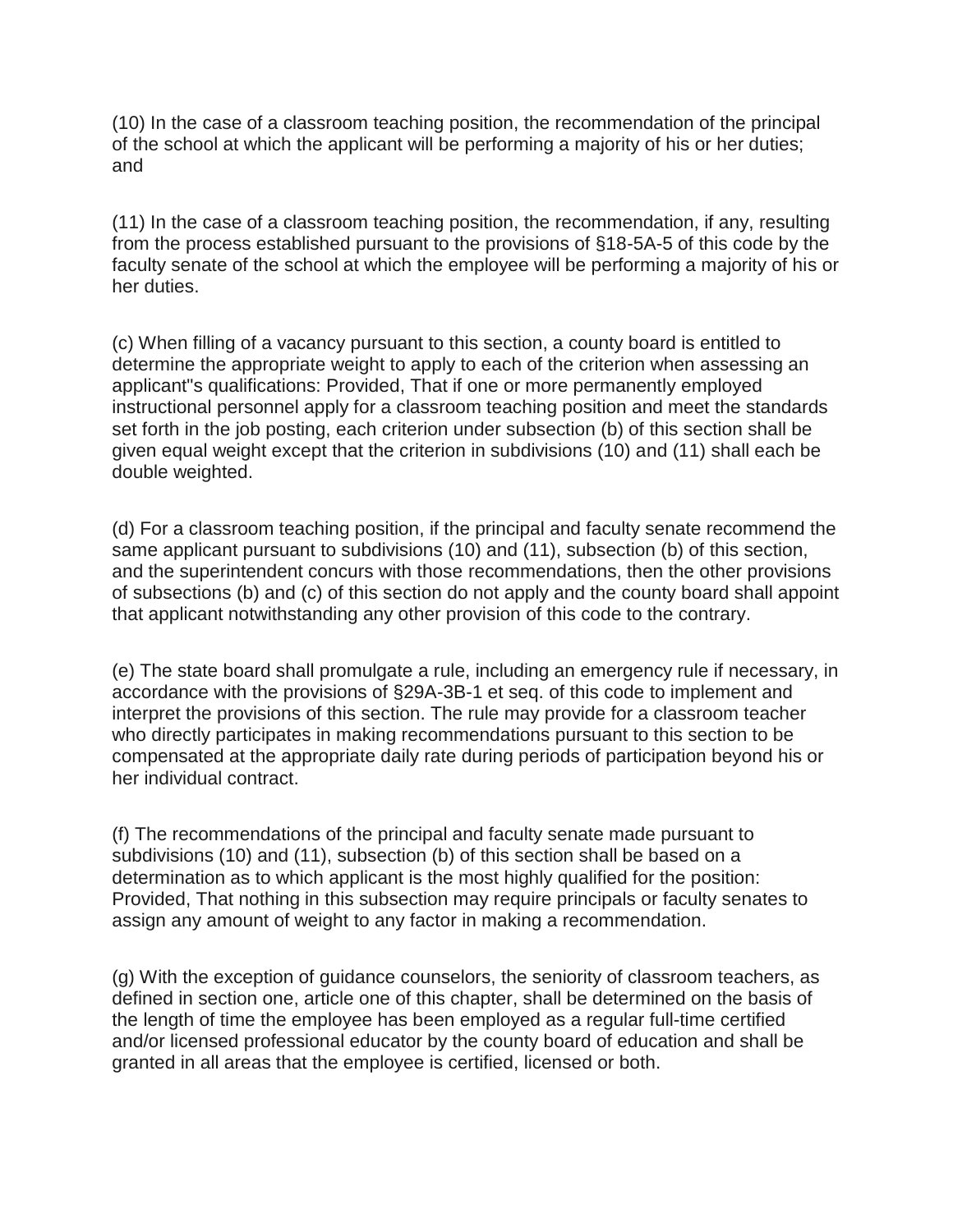(h) If two or more employees with the same certification establish an identical seniority date as a result of initial employment as a regular teacher on or after July 1, 2019, the priority between these employees shall be determined by a random selection system established by the employees and approved by the county board. A board shall conduct the random selection within 30 days of the time the employees with the same certification establish an identical seniority date. All employees with an identical seniority date and the same certification shall participate in the random selection. As long as the affected employees hold the identical seniority date within a certification, the initial random selection conducted by the board shall be permanent for the duration of the employment of the employees by the board.

(i) Upon completion of 133 days of employment in any one school year, substitute teachers, except retired teachers and other retired professional educators employed as substitutes, shall accrue seniority exclusively for the purpose of applying for employment as a permanent, full-time professional employee. One hundred thirty-three days or more of said employment shall be prorated and shall vest as a fraction of the school year worked by the permanent, full-time teacher.

(j) Guidance counselors and all other professional employees, as defined in §18A-1-1 of this code, except classroom teachers, shall gain seniority in their nonteaching area of professional employment on the basis of the length of time the employee has been employed by the county board of education in that area: Provided, That if an employee is certified as a classroom teacher, the employee accrues classroom teaching seniority for the time that employee is employed in another professional area. For the purposes of accruing seniority under this subsection, employment as principal, supervisor or central office administrator, as defined in §18A-1-1 of this code, shall be considered one area of employment.

(k) Employment for a full employment term equals one year of seniority, but an employee may not accrue more than one year of seniority during any given fiscal year. Employment for less than the full employment term shall be prorated.

(l) All decisions on reductions in force shall be based on qualifications as set forth in a county board policy. Furthermore, for the purposes of this subsection and subsections (m) through (t), inclusive, of this section, the word "qualifications" means the qualifications set forth in county board policy and only means qualifications set forth in subsection (b) of this section to the extent those qualifications are set forth in county board policy: Provided, That in defining the word "qualifications" in its policy, the county board:

(1) Shall consider including the following criteria:

(A) Seniority;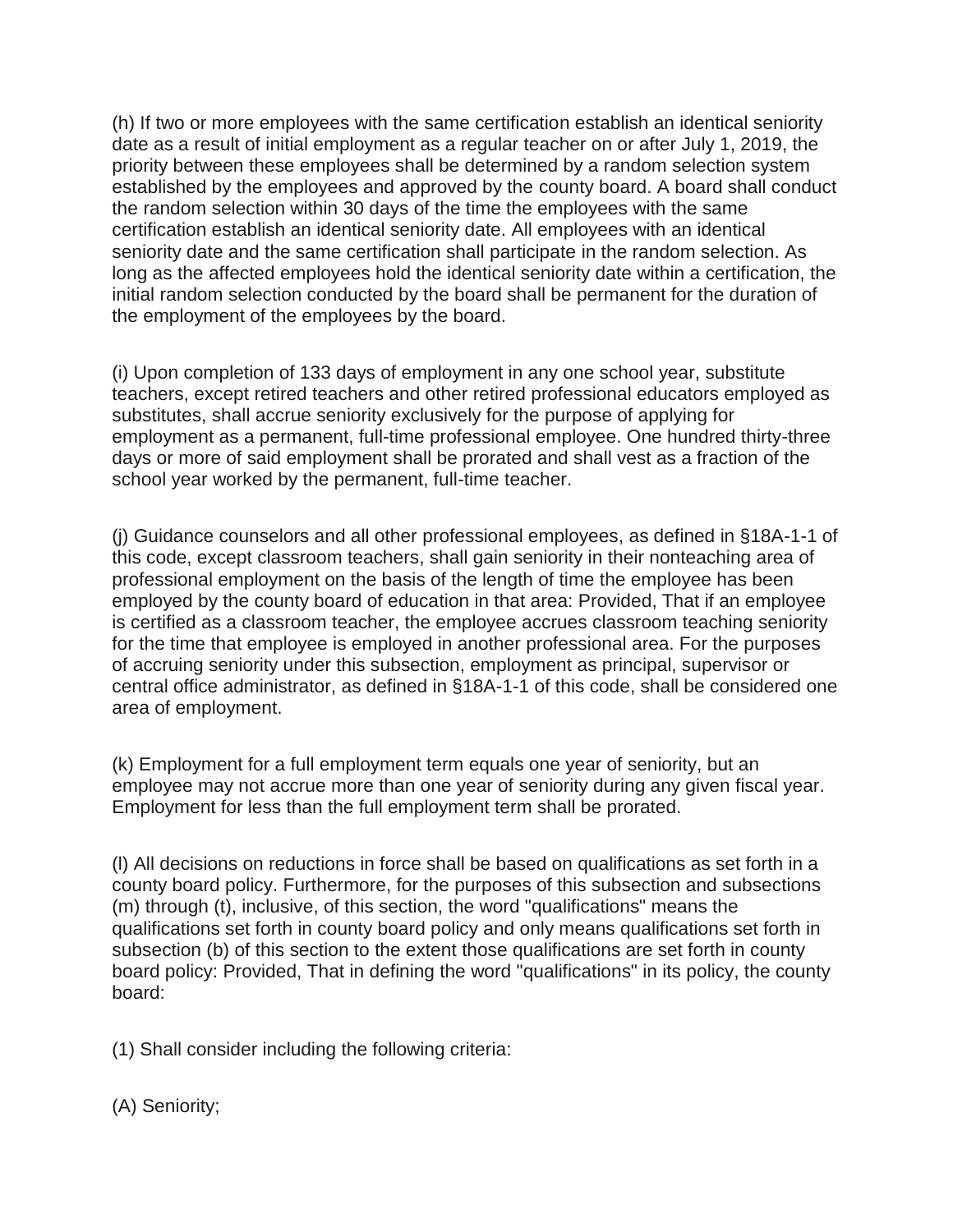(B) Appropriate certification, licensure, or both;

(C) Amount of experience relevant to the position or, in the case of a classroom teaching position, the amount of teaching experience in the required certification area;

(D) The amount of course work, degree level, or both in the relevant field and degree level generally;

(E) Academic achievement;

(F) In the case of a principal or classroom teaching position, certification by the National Board for Professional Teaching Standards;

(G) Specialized training relevant to performing the duties of the job;

(H) Past performance evaluations conducted pursuant to §18A-2-12 and §18A-3C-2 of this code or, in the case of a classroom teacher, past evaluations of the applicant's performance in the teaching profession;

(I) Other measures or indicators upon which the relative qualifications of the applicant may fairly be judged;

(J) In the case of transfer or recall to a classroom teaching position, the recommendation of the principal of the school at which the applicant will be performing a majority of his or her duties; and

(K) In the case of transfer or recall to a classroom teaching position, the recommendation, if any, resulting from the process established pursuant to the provisions of §18-5A-5 of this code by the faculty senate of the school at which the employee will be performing a majority of his or her duties;

(2) Shall consider other criteria set forth in subdivision (1) of this subsection to the extent they are included in the county board policy only after considering personnel whose last performance evaluation conducted pursuant to §18A-2-12 or §18A-3C-2 of this code, as applicable, is less than satisfactory; and

(3) May not include salary as one of the criteria in the definition.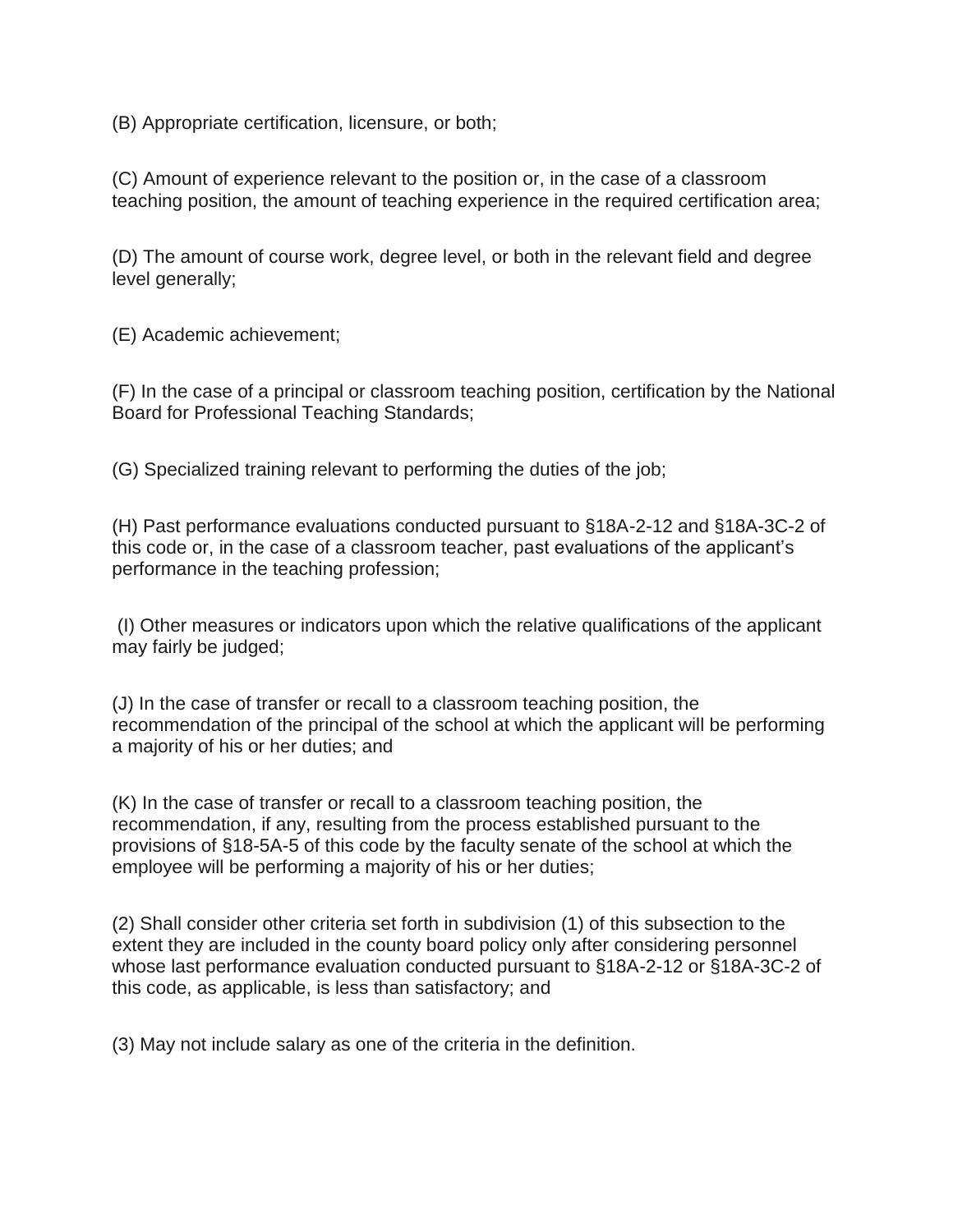(m) Whenever a county board is required to reduce the number of professional personnel in its employment, the selection of the employee to be properly notified and released from employment pursuant to the provisions of section two, article two of this chapter shall be based upon seniority, certification, licensure and performance evaluations. The provisions of this subsection are subject to the following:

(1) In the event of a reduction in force, a county board of education may properly notify and release from employment pursuant to the provisions of section two, article two of this chapter any classroom teacher with unsatisfactory evaluations for the previous two consecutive years regardless of years of service instead of release from employment of less senior classroom teachers with satisfactory performance evaluations;

(2) All persons employed in a certification area to be reduced who are employed under a temporary permit shall be properly notified and released before a fully certified employee in such a position is subject to release;

(3) Notwithstanding any provision of this code to the contrary, for any vacancy in an established, existing or newly created position that, on or before March 1, is known to exist for the ensuing school year, upon recommendation of the superintendent, the board shall appoint the successful applicant from among all qualified applicants. All employees subject to release shall be considered applicants for the positions for which they are qualified and shall be considered before posting such vacancies for application by nonemployees;

(4) An employee subject to release shall be employed in any other professional position where the employee is certified and was previously employed or to any lateral area for which the employee is certified, licensed or both, if the employees seniority is greater than the seniority of any other employee in that area of certification, licensure or both;

(5) If an employee subject to release holds certification, licensure or both in more than one lateral area and if the employees seniority is greater than the seniority of any other employee in one or more of those areas of certification, licensure or both, the employee subject to release shall be employed in the professional position held by the employee with the least seniority in any of those areas of certification, licensure or both; and

(6) If, prior to August 1 of the year, a reduction in force is approved, the reason for any particular reduction in force no longer exists as determined by the county board in its sole and exclusive judgment, the board shall rescind the reduction in force or transfer and shall notify the released employee in writing of his or her right to be restored to his or her position of employment. Within five days of being so notified, the released employee shall notify the board, in writing, of his or her intent to resume his or her position of employment or the right to be restored shall terminate. Notwithstanding any other provision of this subdivision, if there is another employee on the preferred recall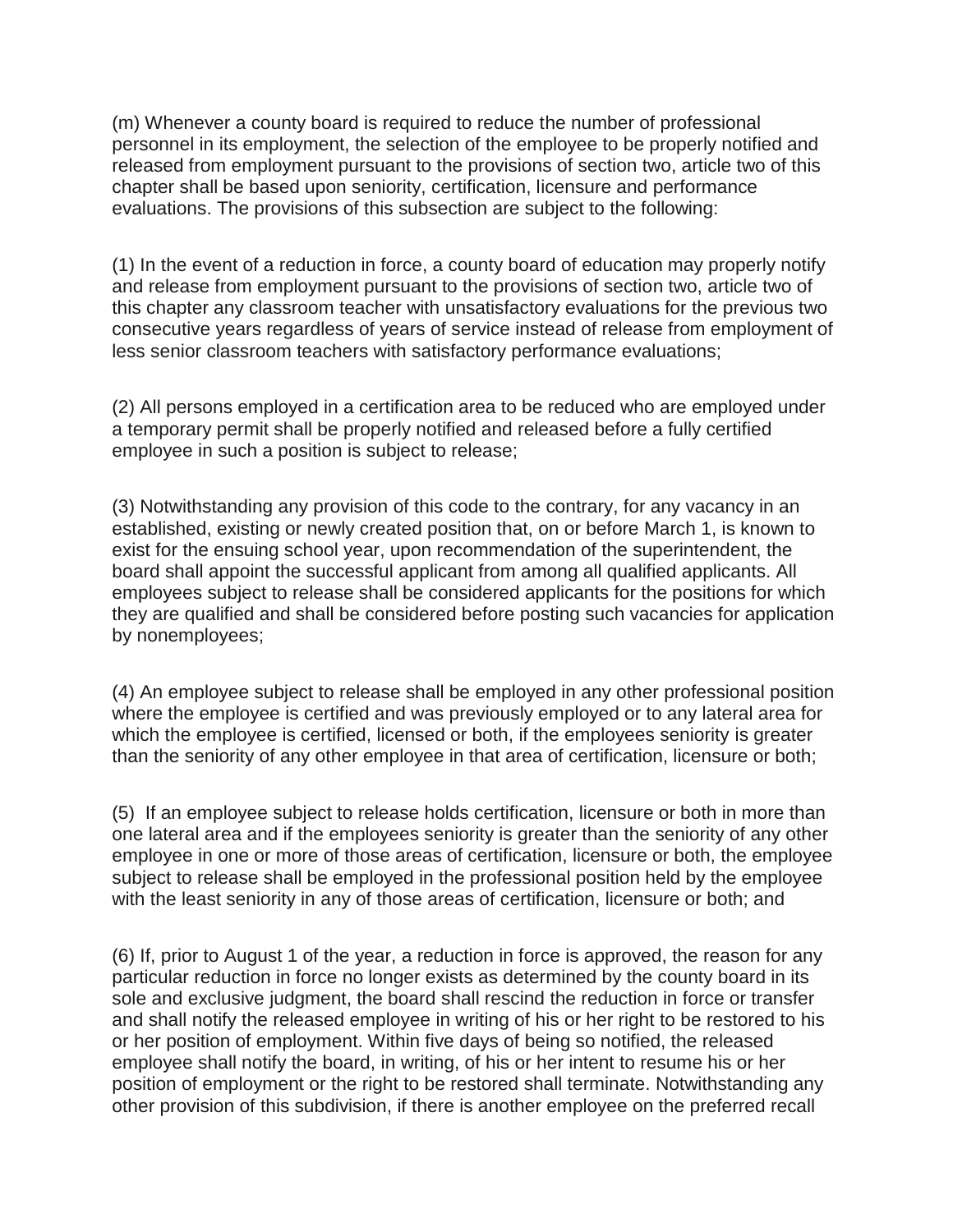list with proper certification and higher seniority, that person shall be placed in the position restored as a result of the reduction in force being rescinded.

(n) For the purpose of this article, all positions which meet the definition of "classroom teacher" as defined in §18A-1-1 of this code shall be lateral positions. For all other professional positions, the county board of education shall adopt a policy by October 31, 1993, and may modify the policy thereafter as necessary, which defines which positions shall be lateral positions. In adopting the policy, the board may give consideration to the rank of each position in terms of title; nature of responsibilities; salary level; and certification, licensure or both; along with the days in the period of employment.

(o) All professional personnel whose lesser qualifications, as determined by county board policy, with the county board is insufficient to allow their retention by the county board during a reduction in workforce shall be placed upon a preferred recall list. As to any professional position opening within the area where they had previously been employed or to any lateral area for which they have certification, licensure or both, the employee shall be recalled on the basis of qualifications if no regular, full-time professional personnel, or those returning from leaves of absence with greater qualifications apply for and accept the position.

(p) The board shall annually notify professional personnel on the preferred list of the job application procedures and any websites used to advertise vacancies. The notice shall be sent by certified mail via the U.S. Postal Service to the last known address of the employee, and it shall be the duty of each professional person to notify the board of continued availability annually of any change in address, or of any change in certification, licensure or both.

(q) Openings in established, existing or newly created positions shall be processed as follows:

(1) Boards shall be required to post and date notices of each opening at least once. At their discretion, boards may post an opening for a position other than classroom teacher more than once in order to attract more qualified applicants. At their discretion, boards may repost an opening for a classroom teacher after the first posting in order to attract more qualified applicants subject to the following:

(A) Each notice shall be posted in conspicuous working places for all professional personnel to observe for at least five working days which may include any website maintained by the county board;

(B) At least one notice shall be posted within 20 working days of the position openings and shall include the job description;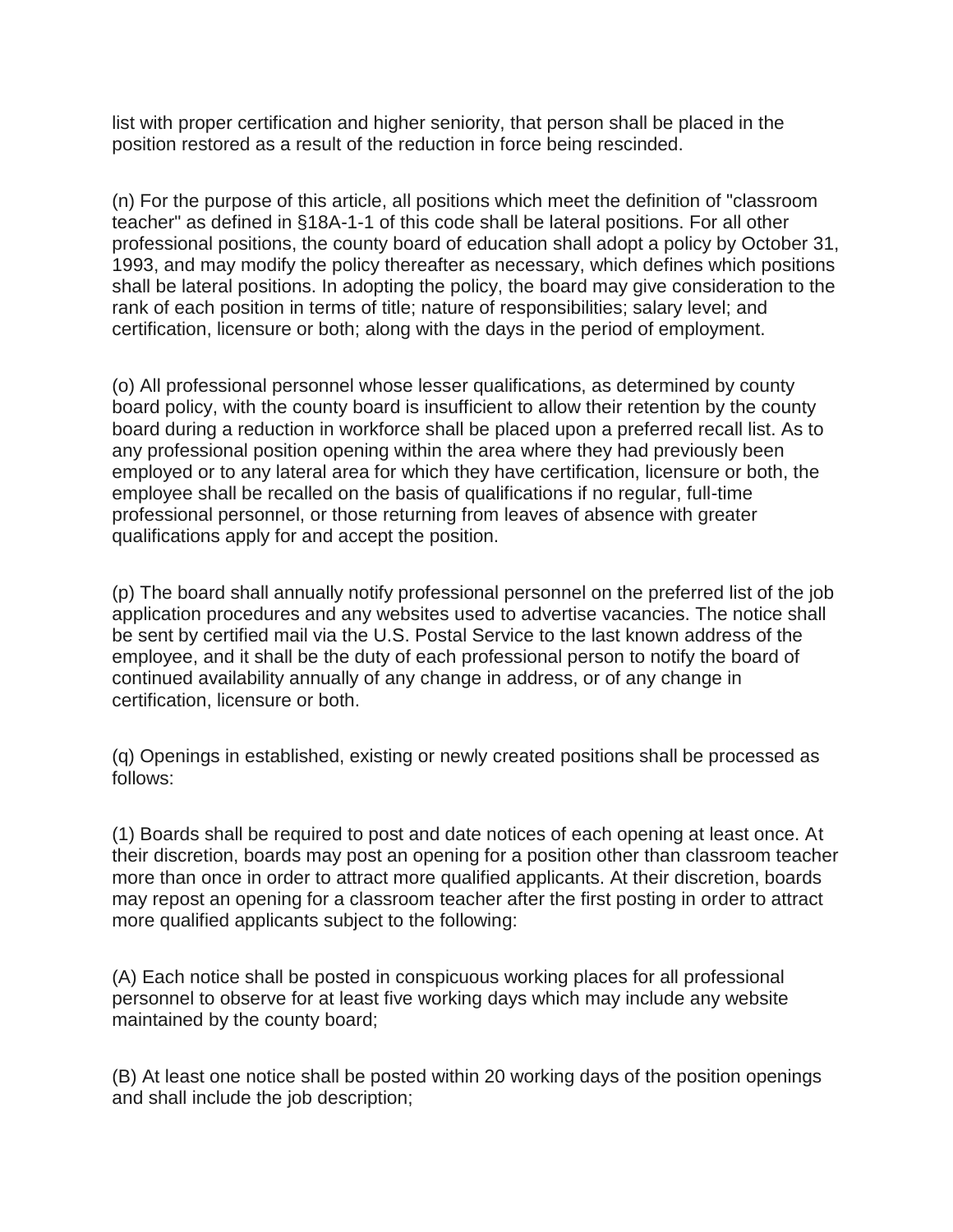(C) Any special criteria or skills that are required by the position shall be specifically stated in the job description and directly related to the performance of the job;

(D) Postings for vacancies made pursuant to this section shall be written so as to ensure that the largest possible pool of qualified applicants may apply; and

(E) Job postings may not require criteria which are not necessary for the successful performance of the job and may not be written with the intent to favor a specific applicant;

(2) No vacancy may be filled until after the five-day minimum posting period of the most recent posted notice of the vacancy;

(3) If one or more applicants under all the postings for a vacancy meets the qualifications listed in the job posting, the successful applicant to fill the vacancy shall be selected by the board within 30 working days of the end of the first posting period;

(4) A position held by a teacher who is certified, licensed or both, who has been issued a permit for full-time employment and is working toward certification in the permit area shall not be subject to posting if the certificate is awarded within five years; and

(5) Nothing provided herein may prevent the county board of education from eliminating a position due to lack of need.

(r) Notwithstanding any other provision of the code to the contrary, where the total number of classroom teaching positions in an elementary school does not increase from one school year to the next, but there exists in that school a need to realign the number of teachers in one or more grade levels, kindergarten through six, teachers at the school may be reassigned to grade levels for which they are certified without that position being posted: Provided, That the employee and the county board mutually agree to the reassignment.

(s) Reductions in classroom teaching positions in elementary schools shall be determined pursuant to the considerations set forth in county board policy and processed as follows:

(1) When the total number of classroom teaching positions in an elementary school needs to be reduced, the reduction shall be made on the basis of qualifications with the least qualified classroom teacher being recommended for transfer; and